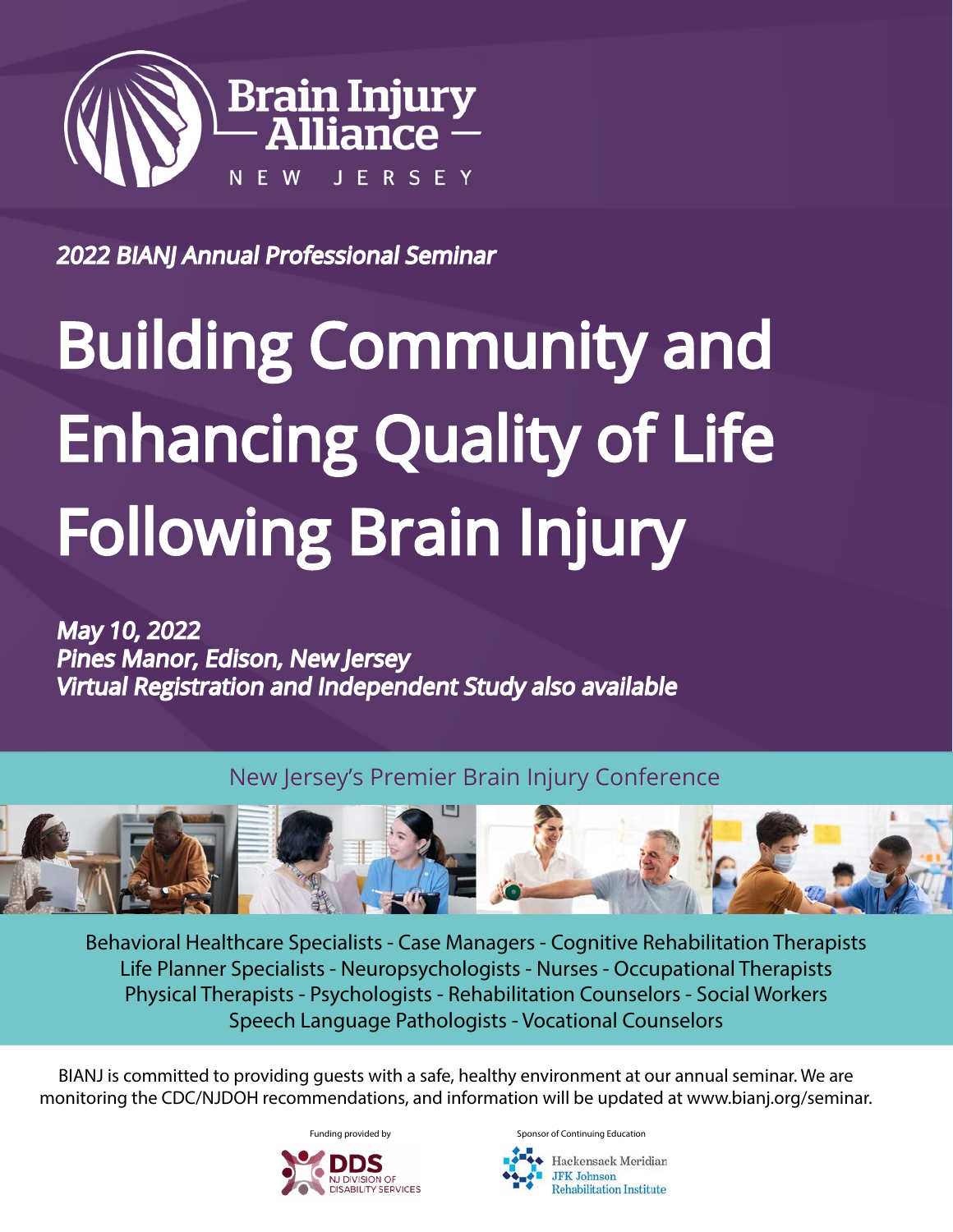# **KEYNOTE SPEAKER**

# DR. AL CONDELUCI

Associate Professor, University of Pittsburgh

[alcondeluci.com](http://alcondeluci.com)

@alcondeluci

Dr. Al Condeluci has been a leader in community building, human services, and inclusive advocacy work for the past 50 years. Holding a PhD and MSW from the University of Pittsburgh, Dr. Condeluci has been the CEO of CLASS (Community Living and Support Services) a major nonprofit, community building organization in Pittsburgh, PA from 1973 to 2019. He holds faculty status at the University of Pittsburgh in the School of Social Work, and The School of Health and Rehabilitation Sciences, and is author of 7 books including the acclaimed, Interdependence: The Route to Community (1995) and Social Capital: The Key to Macro Change (2014).

In 2018, he received the "Key to the City of Pittsburgh," the highest civilian honor that can be given to a community member. He serves as a consultant, advisor, and human service coach and is on several nonprofit boards and government commissions on state, local and national levels. He helped found, and convenes the Interdependence Network, an international coalition of professionals, family members, and consumers interested in community engagement and macro change.

Kathryn A. Altonji, MD Brain Injury Medicine Fellow JFK Johnson Rehabilitation Institute Ilana Beitscher, MS, OTR/L Occupational Therapist Rehabilitation Specialists

Al Condeluci, PhD Associate Professor University of Pittsburgh

Olga Boukrina, PhD Research Scientist Center for Stroke Rehab Research, Kessler Foundation

Maureen Clancy PT, DPT, Cert MDT Board Certified Specialist in Orthopedics Assistant Professor Franklin Pierce University

> Ekaterina Dobryakova PhD Research Scientist Kessler Foundation

Medical Director, Stroke Recovery & COVID Rehab Programs JFK Johnson Rehabilitation Institute

Talya K. Fleming, MD, FAAPM&R

Susan Paradise, MEd Cognitive Education Specialist

Tara Lopez, MS, CCC-SLP Licensed Speech Language Pathologist JFK Johnson Rehabilitation Institute

Allison Kellish, PhD, DPT, MPA, PT Associate Professor Franklin Pierce University

Theresa O'Neil, EdD, DPT, MS, PT Assistant Professor Franklin Pierce University

Nicole Schwartz OTD, OTR/L, CBIS Occupational Therapist Bancroft NeuroRehab

JFK Johnson Rehabilitation Institute Rosanne C. Sevinsky, MA, CBIS

Vocational Cognitive Therapist JFK Johnson Rehabilitation Institute Jenna L. Tucker, PT, DPT, NCS, CBIS Physical Therapist, Professor Kean University

**FACULTY** 

Kari Davidowitz, COTA, CBIS Certified Occupational Therapy Assistant Bancroft NeuroRehab

> Yael Goverover, PhD Research Scientist New York University, Dept of OT

Lois Mishkin, MA, CCC/LDTC, ADHD-RSP Private Practice, Owner, Case Management Lois Mishkin LLC

> Jennifer Sabo, OTR/L, CSRS, CBIST Occupational Therapist Bancroft NeuroRehab

> > Maria Wedin, PhD Neuropsychologist JFK Center for Brain Injuries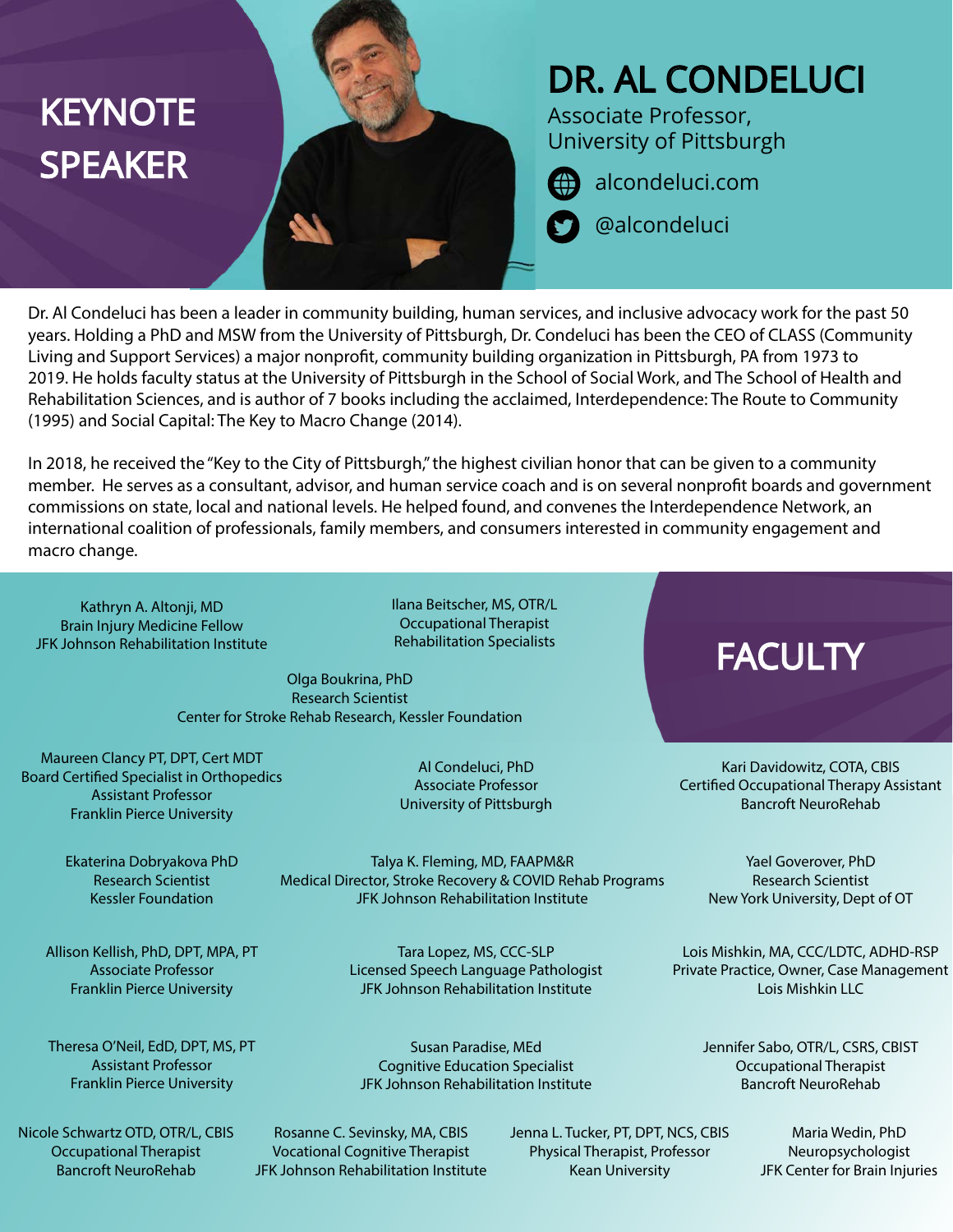#### CONFLICT OF INTEREST DISCLOSURE INFORMATION

In compliance with the requirements of ASHA's Continuing Education Board concerning transparency in course planning, delivery, and marketing, please follow the link below to review information on presenters' financial and non-financial interests relevant to the content of their presentation.

In accordance with the American Psychological Association's Standards on Promotion and Advertising of Programs, sponsors are required to disclose any known commercial support for the CE program or instructors and any other relationships that could be reasonably construed as a conflict of interest. Follow the link below to review information on presenters' financial and non-financial interests relevant to the content

of their presentation. Statement of Financial and Non-Financial Disclosure for the American Occupational Therapy Association pending approval of Professional Development activity.

#### **[FINANCIAL AND NON-FINANCIAL INTEREST DISCLOSURE](http://www.bianj.org/wp-content/uploads/Disclosure-for-Learners-040422.pdf)**

The overall objective of the 2022 BIANJ Annual Seminar is to provide an educational opportunity to professionals working with individuals affected by brain injury through workshops related to research, clinical innovations and strategies, rehabilitation, and advocacy.

## **WORKSHOPS**

**7:30 AM - 8:30 AM Registration, Exhibits, and Breakfast 8:30 AM - 9:00 AM Welcome and Opening Remarks 9:00 AM - 10:15 AM Keynote Address**

**Keynote Address: The Power and Potency of Social Capital** *Al Condeluci, PhD*

Dr. Condeluci's address will explore the importance of social capital, starting with the traditional approaches in supporting people with disabilities and illustrate why they have not worked. To promote meaningful experiences, a macro, community engagement approach will be introduced that offers viable alternatives. At the cornerstone of this macro approach is the aspect of social capital and how relationships lead to a higher quality of life. This presentation will explore what we know about social capital, and how we can develop strategies for people to build, maintain, or sustain more meaningful relationships.

**OBJECTIVES:** At the conclusion of this workshop, participants will be able to 1) Examine models designed to support people with disabilities and evaluate the paradigm shift from micro to macro approaches while emphasizing the importance of community-based actions. 2) Discuss the concept of social capital including the identification of health risks such as loneliness and isolation. 3) Apply strategies for community engagement into their professional practice.

#### **10:15 AM - 10:30 AM Break, Exhibits, and Student Posters 10:30 AM - 11:45 AM Block A Workshops**

**Implementation of Structured Physical Exercise to Promote Mental Health/Wellness in Individuals After Brain Injury** *Ilana Beitscher, MS, OTR/L; Jenna Tucker, PT, DPT, NCS, CBIS*

Mental health conditions such as anxiety and depression are prevalent following traumatic brain injury (TBI) and can have significant effects on quality of life. Although common treatments such as pharmacological interventions and neuropsychological counseling are well supported with research, the literature proposes that exercise may improve mood and/or quality of life for individuals living with TBI and is feasible to implement. Established guidelines are available for clinicians to develop structured physical exercise programs for individuals with TBI, which promote physical strength, endurance, and flexibility as well as emotional regulation, mood, energy levels, stress management and cognitive function. This presentation will review the literature related to structured exercise with individuals following brain injury as well as present guidelines for interventions and challenges in implementing an exercise program after TBI.

**OBJECTIVES:** At the conclusion of this workshop, participants will be able to 1) Discuss the literature on mental health after TBI and the role/benefits of physical exercise. 2) Discuss evidence-based strategies for potential interventions. 3) Apply recommended guidelines for structured exercise programs and strategies to overcome challenges of implementation.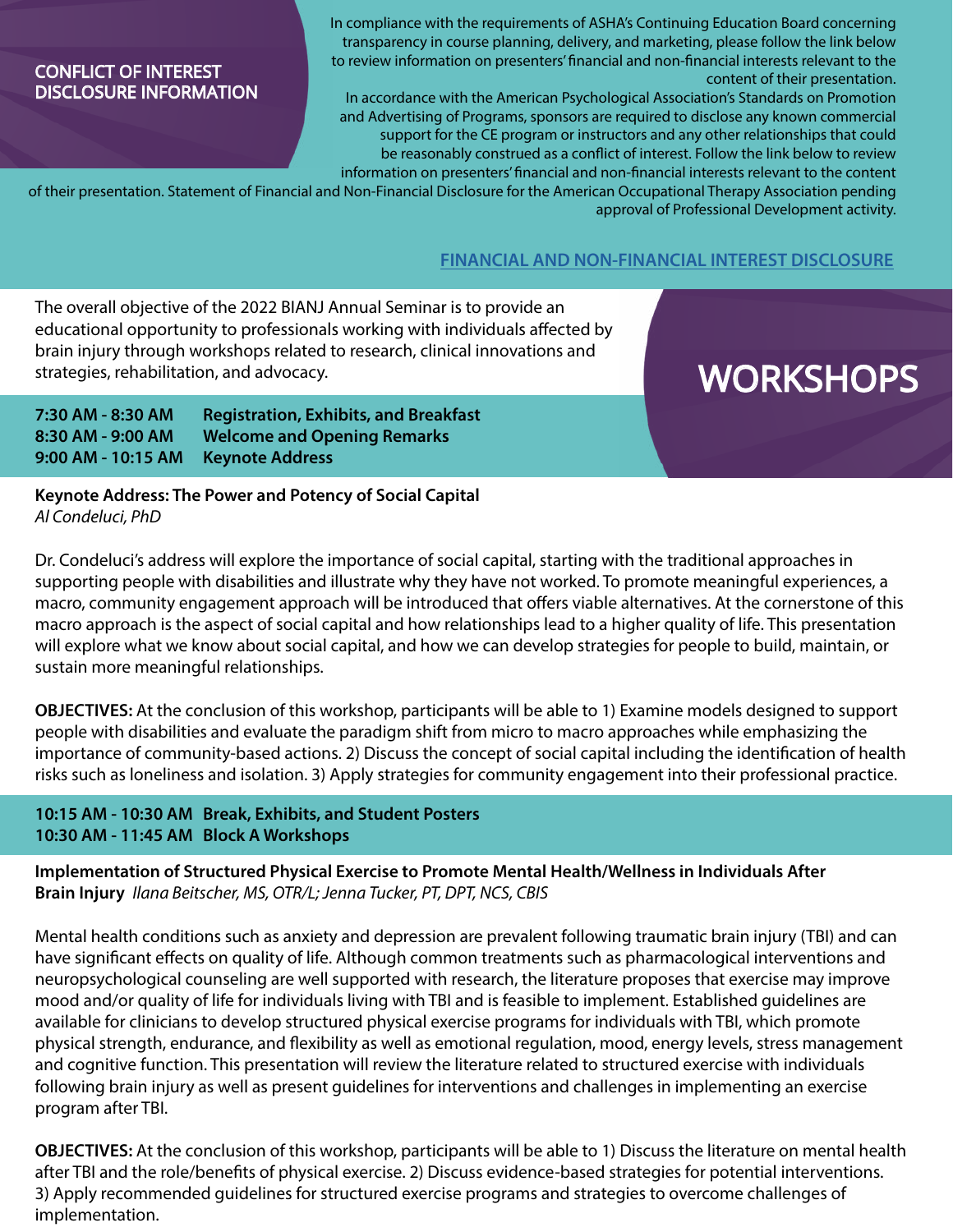#### **Performance Feedback: From Research to Utilization in Practice**

*Olga Boukrina, PhD; Ekaterina Dobryakova, PhD; Yael Goverover, PhD, OTR/L*

The provision of feedback is important for effective skill learning. This workshop explores the different facets of feedback through three presentations. First, Dr. Dobryakova will present about the importance of timing of performance feedback during learning and how impaired brain mechanisms responsible for feedback processing can be circumvented, thus leading to improvements in learning. In addition, symptoms that accompany brain injury (i.e., depression) that affect learning from feedback will be highlighted and discussed. Next, Dr. Boukrina will describe an innovative approach for feedback, the endogenous feedback, which is a real-time functional Magnetic Resonance Imaging Neurofeedback combined with mental strategies. Studies have shown that repeated efforts to self-regulate brain activity led to learning-induced neural changes. The workshop will conclude with a description of application of feedback in practice of persons with brain injuries. This presentation will describe extrinsic feedback from therapists or equipment and will emphasize ways of providing feedback to enhance performance of activities of daily living and metacognition.

**OBJECTIVES:** At the conclusion of this workshop, participants will be able to 1) Describe neural mechanisms responsible for feedback processing and how impaired mechanisms can be bypassed. 2) Explain the advantages of implementing neuro-feedback to assist individuals diagnosed with stroke in reading rehabilitation. 3) Apply concepts learned from basic research about feedback in clinical care.

#### **Executive Functioning, Mental Health and Brain Injury: Connecting the Dots in School**

*Lois Mishkin, MA, CCC/LDTC, ADHD-RSP; Susan Paradise, MEd*

Executive functioning skills, associated with the prefrontal area of the brain, are highly vulnerable to brain injury. These skills are vital for performing daily tasks in all life areas: at home, school and work. Alterations in executive functioning cannot only make goal directed behavior and task completion more challenging, but they can also significantly affect a person's emotional well-being. The effort and energy required to complete cognitive tasks put enormous demands on the executive functioning skill set, whether they are academic, social or vocational demands. Emotional issues such as anxiety, depression and dysregulation may accompany the cognitive changes and further complicate functioning. This workshop will focus on how executive functioning issues may present in school age through college-age students. The presentation will include short case study examples and provide strategies and discussion for practical application.

**OBJECTIVES:** At the conclusion of this workshop, participants will be able to 1) Illustrate how executive functioning can affect mental health. 2) Identify executive function challenges in students and apply strategies to help students improve cognitive, social, and emotional functioning. 3) Evaluate tools and strategies to assist students to manage executive functioning to reduce mental health sequelae.

#### **11:45 AM - 1:00 PM Lunch, Awards Presentation, Exhibits and Student Posters 1:00 PM - 2:15 PM Block B Workshops**

#### **Leisure: The Forgotten Occupation**

*Kari Davidowitz COTA, CBIS; Jennifer Sabo OTR/L, CSRS, CBIST*

In occupational therapy, occupations refer to the everyday activities people do as individuals, in families and with communities to occupy time and bring meaning and purpose to life. Research shows that using purposeful activities (occupations) in interventions is an intrinsic motivator for patients. Such activities can increase attention, endurance, motor performance, pain tolerance, and engagement for better outcomes. Leisure is one of the eight areas of occupation but is often forgotten or underutilized in treatment. This course will explore the leisure occupation, as well as the benefits and barriers to participation in leisure activity for those with brain injury using data from multiple case studies.

**OBJECTIVES:** At the conclusion of this workshop, participants will be able to 1) Identify the benefits of leisure activities, and how they contribute to quality of life and well-being. 2) Demonstrate knowledge of different types of assessments that measure leisure engagement and quality of life. 3) Apply evidence-based research regarding the benefits of utilizing leisure in practice.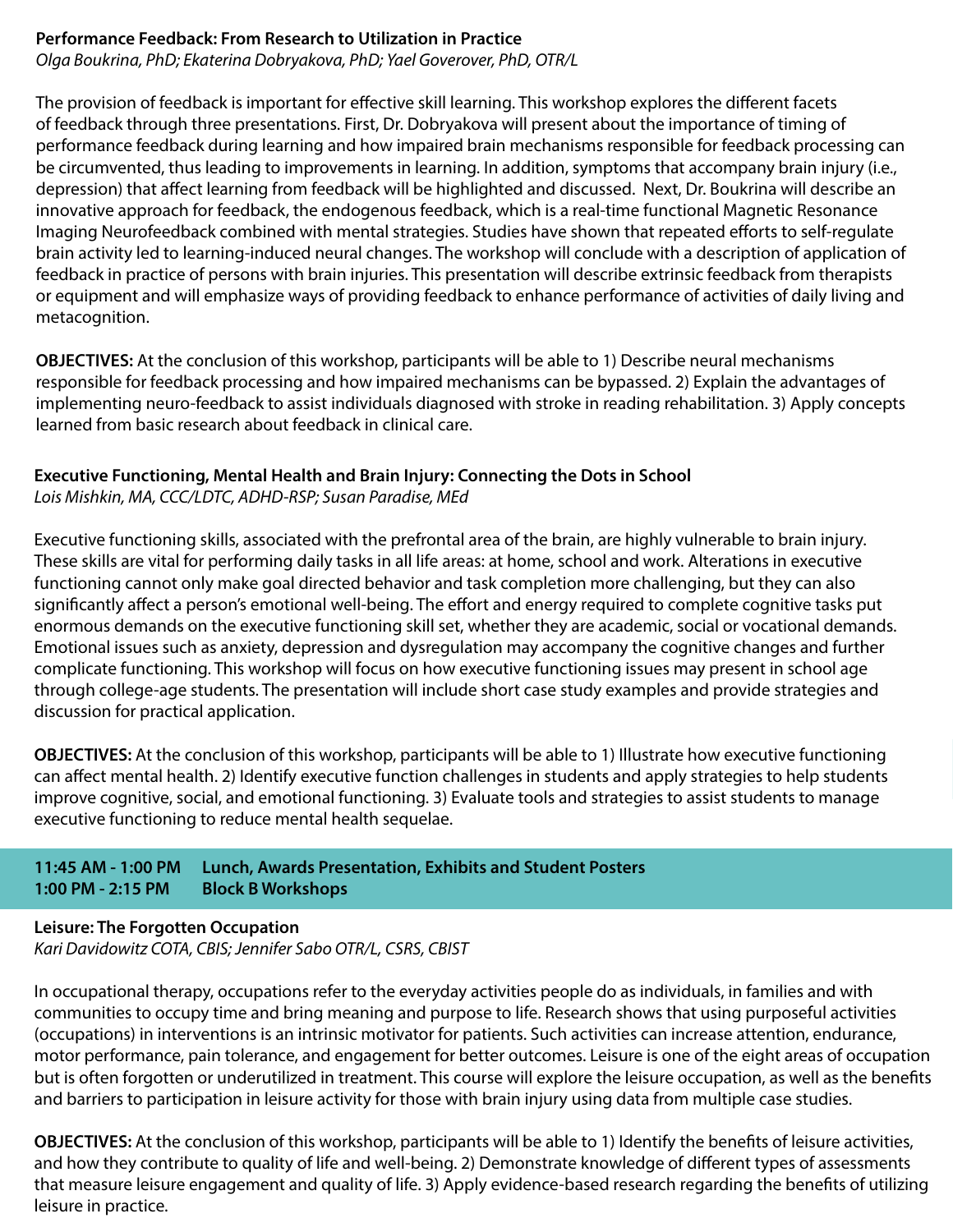### **Stress Reduction Program for Caregivers of Those with Brain Injuries**

*Nicole Schwartz OTD, OTR/L, CBIS*

The purpose of this presentation is to assist in reducing stress and increasing competence in formal and informal caregivers of those with brain injuries through education on implementation of behavioral strategies, occupational balance, and stress reduction techniques. The need for competent and healthy caregivers is vital to maintain the quality of life of caregivers and the person receiving care. However, caregivers are generally not provided with information upon receiving a diagnosis for the person with a brain injury in regard to how to maintain their health to safely and competently provide care. It is found that the behavioral and psychological symptoms experienced by those with brain injuries increase stress levels of caregivers which leads to dysfunctional coping mechanisms that result in depression and toxic relationships. Occupational therapists are trained in providing caregivers with effective strategies and should be sought after as professionals who can assist through their caregiving journey.

OBJECTIVES: At the conclusion of this workshop, participants will be able to 1) Apply evidenced based coping strategies for the caregivers of those with brain injuries. 2) Demonstrate problem and emotion focused behavior techniques for caregivers to utilize during daily care routines when caring for those with brain injuries. 3) Identify strategies for assisting caregivers in gaining occupational balance throughout their daily routine.

#### **Executive Functioning, Mental Health and Brain Injury: Challenges for Those Returning to Work** *Rosanne C. Sevinsky, MA, CBIS*

Executive function refers to a set of higher-level mental processes that influence our ability to perform skills needed in all areas of life, such as working memory, decision making and the ability to pay attention. These skills are associated with the prefrontal area of the brain and are highly vulnerable to brain injury. Alterations in executive function can not only make goal directed behavior and task completion more challenging, but they can also significantly affect a person's emotional well-being. This presentation will focus on how executive functioning issues may present within a vocational context and the strategies a health care professional can offer. The presentation will include short case study examples and provide strategies and discussion for practical application for clients who are working or want to return to work.

**OBJECTIVES:** At the conclusion of this workshop, participants will be able to 1) Recognize how executive functioning can affect mental health and impact functioning in a vocational setting. 2) Identify executive functioning deficits and assist with strategies that will impact returning to work. 3) Apply the tools and strategies presented to assist clients in reducing mental health sequelae because of brain injury and executive function challenges.

**2:15 PM - 2:30 PM Break, Exhibits, and Student Posters 2:30 PM - 3:45 PM Block C Workshops**

#### **Research Panel:**

#### **Research Panel Part I: Impact of Tobacco Use on Medical and Functional Outcomes After Traumatic Brain Injury** *Kathryn Altonji, MD*

Tobacco use is the leading preventable cause of death in the United States. Tobacco affects every organ in the body and causes many adverse health issues. However, there has been little research done on the effects of tobacco use in the traumatic brain injury population. In the brain, tobacco smoking is associated with oxidative stress, blood brain barrier dysfunction, inflammation, negative effects on cerebrovascular endothelium, and reduced cerebral blood flow. The purpose of this study is to describe the impact of tobacco use on outcomes in patients with traumatic brain injury. This study will evaluate the effect of tobacco use on medical complications, functional outcomes, neurocognitive function, and hospital readmission rates in individuals with traumatic brain injury.

**OBJECTIVES:** At the conclusion of this workshop, participants will be able to 1) Describe the effects of tobacco on the brain. 2) Compare functional and neurocognitive outcomes for patients with and without pre-injury tobacco and smoking history. 3) Differentiate medical outcomes for patients with pre-injury tobacco and smoking use.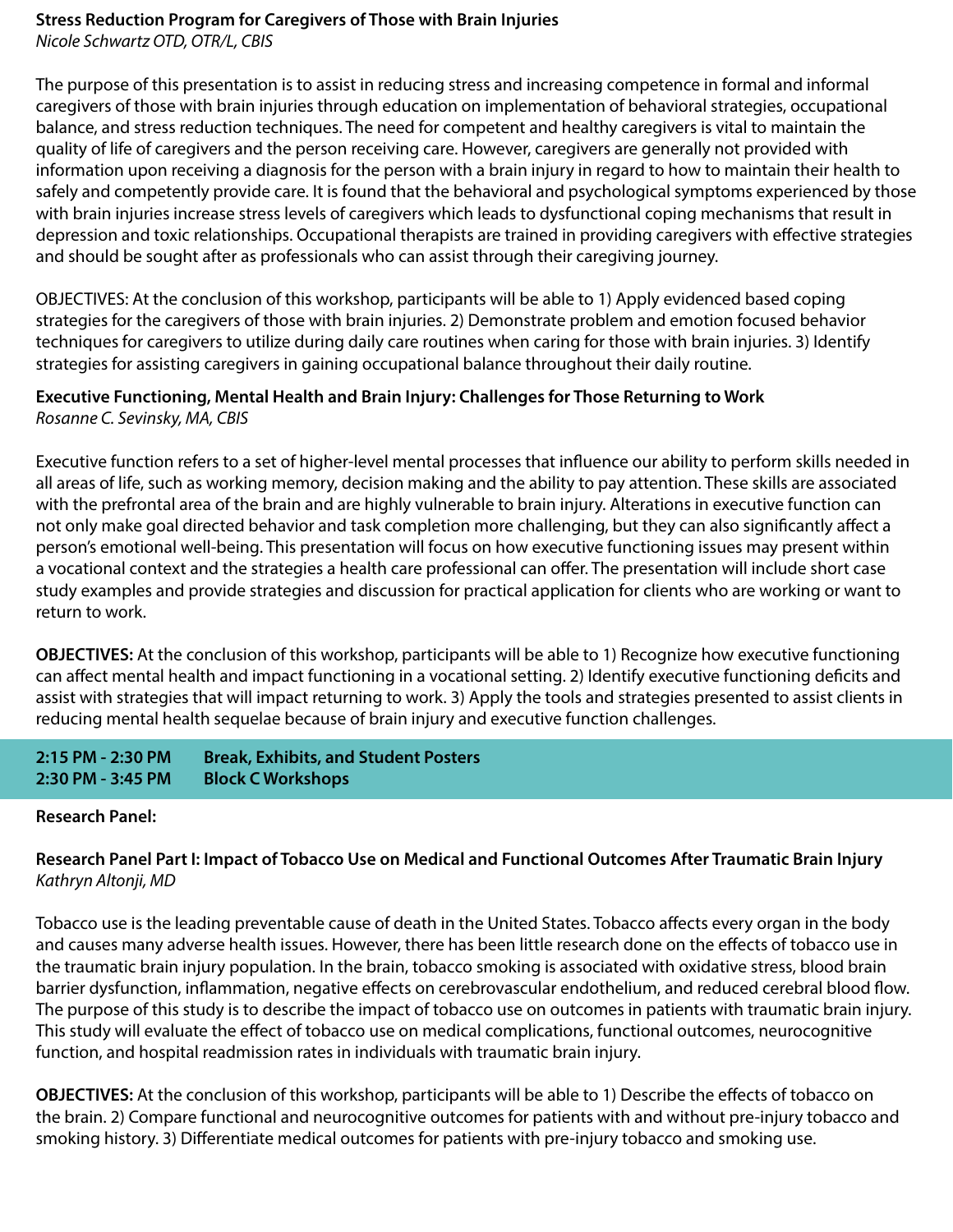#### **Research Panel Part II: Cognitive Impairments in Persons with Long COVID** *Talya K. Fleming, MD, FAAPM&R*

Cognitive dysfunction is one of many symptoms experienced by individuals with Long COVID, also known as Post-Acute Sequelae of SARS-CoV-2 infection (PASC). This presentation will describe: 1) common clinical signs and symptoms associated with brain injury resulting from PASC and 2) recently published multi-disciplinary collaborative consensus guidance statement on the assessment and treatment of cognitive impairment in patients with PASC from the American Academy of Physical Medicine & Rehabilitation (AAPM&R), the primary national medical society for physiatry. We will also review literature regarding the effects of COVID-19 on the brain. This presentation will provide an opportunity for attendees to develop a framework for the evaluation and multidisciplinary treatment of cognitive dysfunction in persons recovering from Long COVID.

**OBJECTIVES:** At the conclusion of this workshop, participants will be able to 1) Define Long COVID and describe how it may relate to brain injury. 2) Identify common clinical signs and symptoms associated with brain injury resulting from Long COVID. 3) Analyze recently published literature including the assessment and treatment of cognitive impairment in patients with Long COVID.

#### **Research Panel Part III: Cognitive and Emotional Sequelae of Post-Acute COVID-19 Syndrome** *Maria Wedin, PhD*

Recent research has consistently shown long-term cognitive and emotional dysfunction associated with COVID-19 "long hauler" patients, as well as notable neurological deficits, chronic pain, and fatigue. The purpose of this research study is to briefly characterize the neurocognitive profile of patients with post-acute sequelae of COVID-19, at a comprehensive outpatient cognitive rehabilitation facility. This study will also evaluate the effectiveness of cognitive rehabilitation services to this unique patient population.

**OBJECTIVES:** At the conclusion of this workshop, participants will be able to 1) Identify common symptoms of cognitive and mood dysfunction in post-acute COVID-19. 2) Identify common neurological deficits in post-acute COVID-19. 3) Evaluate effectiveness of cognitive rehabilitation services to post-acute COVID-19 patients.

#### **Concussion, "Not Just an Athlete Thing"**

*Maureen Clancy, PT, DPT, Cert MDT, Board Certified in Orthopedics; Allison Kellish PhD, DPT, MPA, PT; Theresa O'Neil, EdD, DPT, MS, PT*

The "impact" of a concussion not only presents with physical health signs and symptoms that can benefit from physical therapy but also mental health signs and symptoms that must be considered in a treatment session to allow maximum benefits for the patient. Using the APTA Clinical Prediction Guideline domains of post-concussion/mild traumatic brain injury this session will emphasis the multi -prong best practice approach to address the involvement of these systems; Cervical-Musculoskeletal, Autonomic/Exertional Tolerance, Vestibular-Oculomotor, and Motor Function that impede recovery from the larger neurological trauma. Additionally, this session will discuss strategies to address the mental health sequela that an individual may exhibit with post -concussion syndrome during the recovery process. Lastly, this session will discuss the benefit of exercise that can help the mental health symptoms of the post-concussion individual.

**OBJECTIVES:** At the conclusion of this workshop, participants will be able to 1) Describe the pathophysiology, biomechanics, and epidemiology of concussion and the impact of concussion across the lifespan. 2) Apply clinical practice guidelines related to concussion for best treatment. 3) Recognize when to refer (co-treat with others), and design strategies for managing behavioral changes during a treatment session.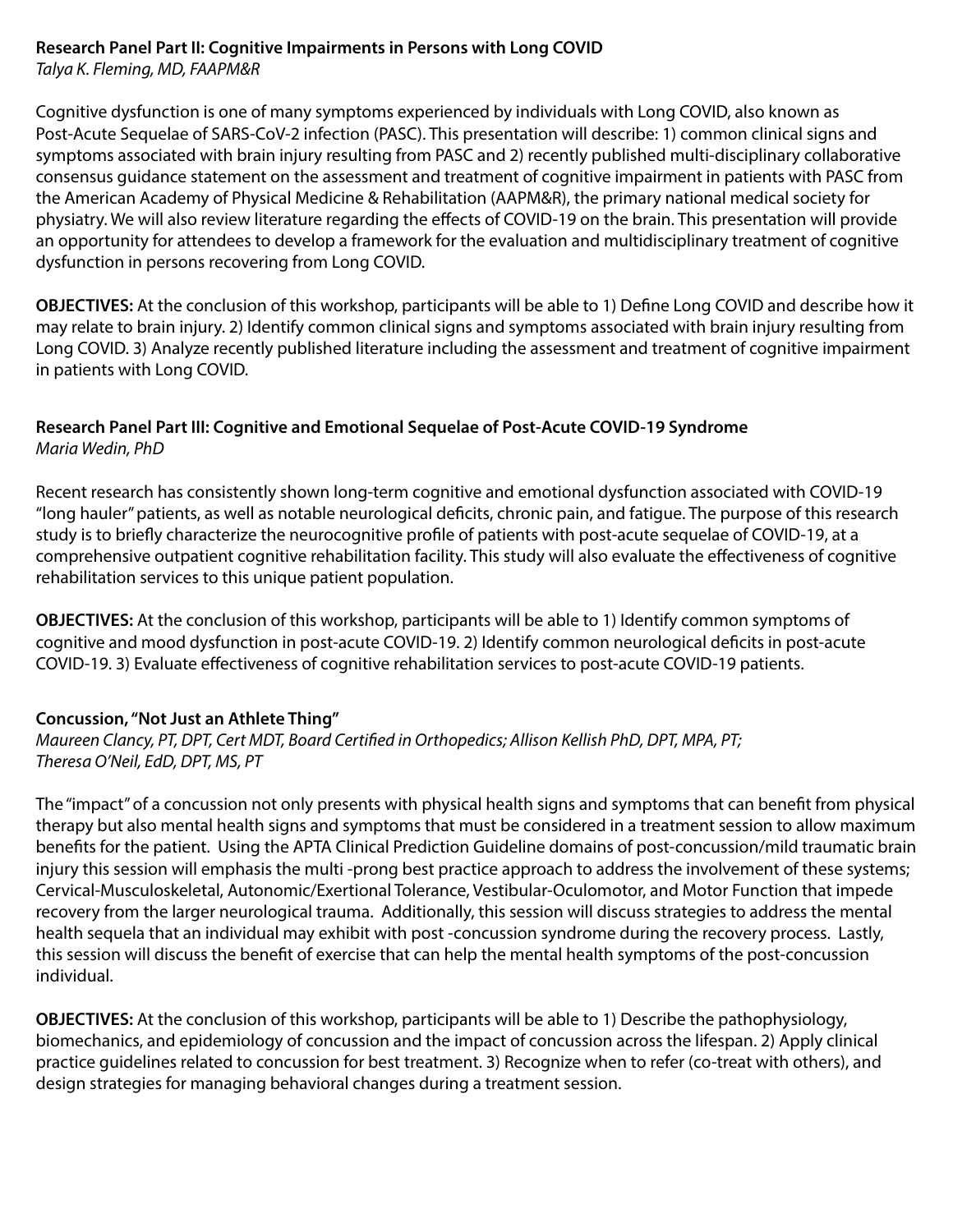#### **Dysphagia and Aspiration Following Brain Injury: Factors, Limitations, and Management** *Tara Lopez, MS, CCC-SLP*

In the rehabilitation field, dysphagia is a commonly known diagnosis which can cause a significant impact in a patient's medical stability, quality of life, and recovery. During an individual's recovery process, the rate of recovery from dysphagia can vary significantly ranging from requiring a modified diet to long-term alternative nutrition and hydration.

Dysphagia following a brain injury can exhibit a multifactorial presentation due to collective factors including neurological, cognitive-communication, mechanical, and behavioral components. This presentation will discuss the pathophysiology, management, limitations, and risks of dysphagia within the traumatic brain injury population. A variety of case studies and treatment strategies will be analyzed in conjunction with modifications required due to the patient's cognitive impairments and physical limitations due to a traumatic brain injury.

**OBJECTIVES:** At the conclusion of this workshop, participants will be able to 1) Identify the pathophysiology and risks with dysphagia in the brain injury population. 2) Distinguish the cognitive-communication, behavioral, and neurological components involved with individuals diagnosed with dysphagia. 3) Apply treatment strategies and modifications associated with dysphagia with the brain injury population.

**3:45 PM - 4:00 PM Break, Exhibits, and Student Posters 4:00 PM - 4:30 PM Final Wrap Up with Dr. Al Condeluci**

*Is yoga beneficial for the physical and mental health for individuals with chronic stroke?* Authors: Jakeem Johnson, Lacey Burton, Jessica-Erin Besas, Luis Cruz Advisor: Dr. Jenna Tucker, PT, DPT, NCS, CBIS, Kean University

*Self-Reported Balance Confidence following Traumatic Vs. Non-Traumatic Brain Injury* Authors: Kristina Mueller, SPT, Eric Colucio, SPT Advisor: Jenna Tucker, PT, DPT, NCS, CBIS, Kean University

*Do adolescents with ADHD demonstrate longer recovery duration/after concussion?*  Authors: Freya Puxted, SPT, Meaghan Dowdell, SPT Advisor: Jenna Tucker, PT, DPT, NCS, CBIS, Kean University

*Web-based Geospatial Brain Injury Service Provider Catalog* Developer: Daniel George, Ridge High School

#### *For ambulatory adults with moderate to severe traumatic brain injury, does dual-task training improve balance and reduce fall risk?*

Authors: Resnick, A; Baez, A; Clancy, K; Migdal, S; Scasso, Z; Sullivan, N; Truelli, S; Windos, O Doctoral Program in Physical Therapy, Rutgers School of Health Professions, New Jersey



# POSTER PRESENTATIONS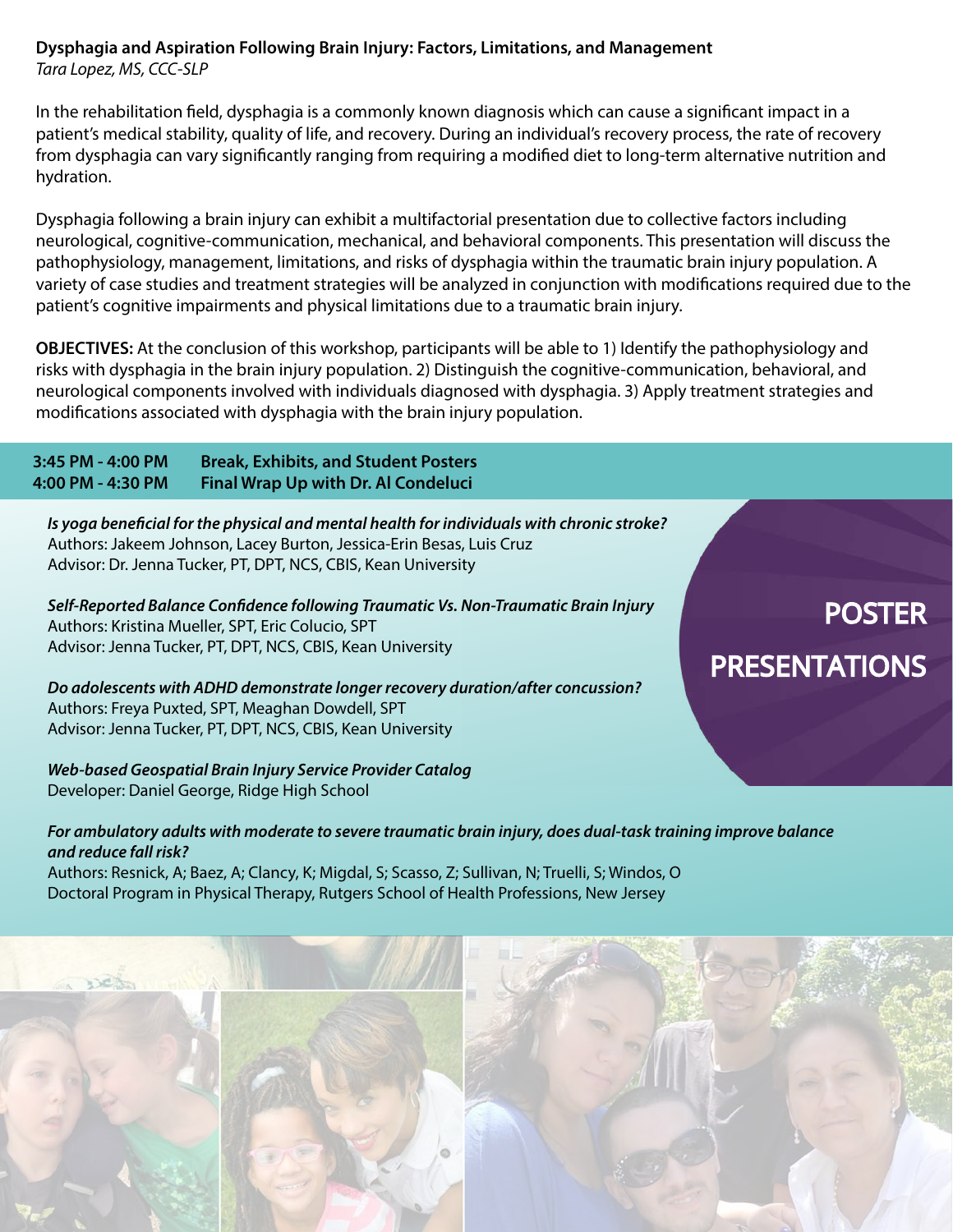# **COMMITTEE MEMBERS**

*The Education Committee of the Brain Injury Alliance of New Jersey oversees the planning and execution of seminars, workshops, and other initiatives for professionals in the brain injury field.*

Steven Benvenisti, Esq, Co-Chairperson Brain Injury Alliance of New Jersey Board President

Mary Sharlow-Galella, LCSW – Co-Chairperson Hackensack Meridian Health JFK Johnson Rehabilitation Center for Brain Injuries

Janet A. Gwiazda, RN, BSN, MBA – Nurse Planner Laurel Rehabilitation Services, Inc.

Mackenzie Breitowich MS, OTR/L, CSRS, CBIS, ATP Encompass Health Rehab Hospital Tinton Falls

> Barbara Chabner, PsyD, MSW Brain Injury Alliance of New Jersey

SuAnn Chen, MD Hackensack Meridian Health Shore Rehabilitation Institute

> Georgianna Dodd ReMed

> > Jaya George TBI Advocate

Tom Grady, MPA, DTM Brain Injury Alliance of New Jersey

Brian D. Greenwald, MD JFK Johnson Rehabilitation Institute

Rachel Harrington Horizons Neurological at Allaire Rehab

Rachel Ishak, MSW Brain Injury Alliance of New Jersey

Marisa King, DPT Kessler Institute for Rehabilitation

Lois Mishkin, MA, CCC/LDTC, ADHD-RSP Lois Mishkin, LLC

Matthew Moore, MD Hackensack Meridian Health Network

> Jacqueline Moskowitz, BA NJ Dept. of Human Services, Division of Disability Services

Bradford Ross, PhD Children's Specialized Hospital

Elisa Rozo, BA NJ DDS, Traumatic Brain Injury Fund, Division of Disability Services

Dianne Simmons Grab, MA, CCM, CDMS, CLCP Simmons Grab & Associates

Jenna Tucker, PT, DPT, NCS, CBIS Kean University, Nathan Weiss Graduate College

> Christine Wade, BSN, RN, CRRN JFK Johnson Rehabilitation Institute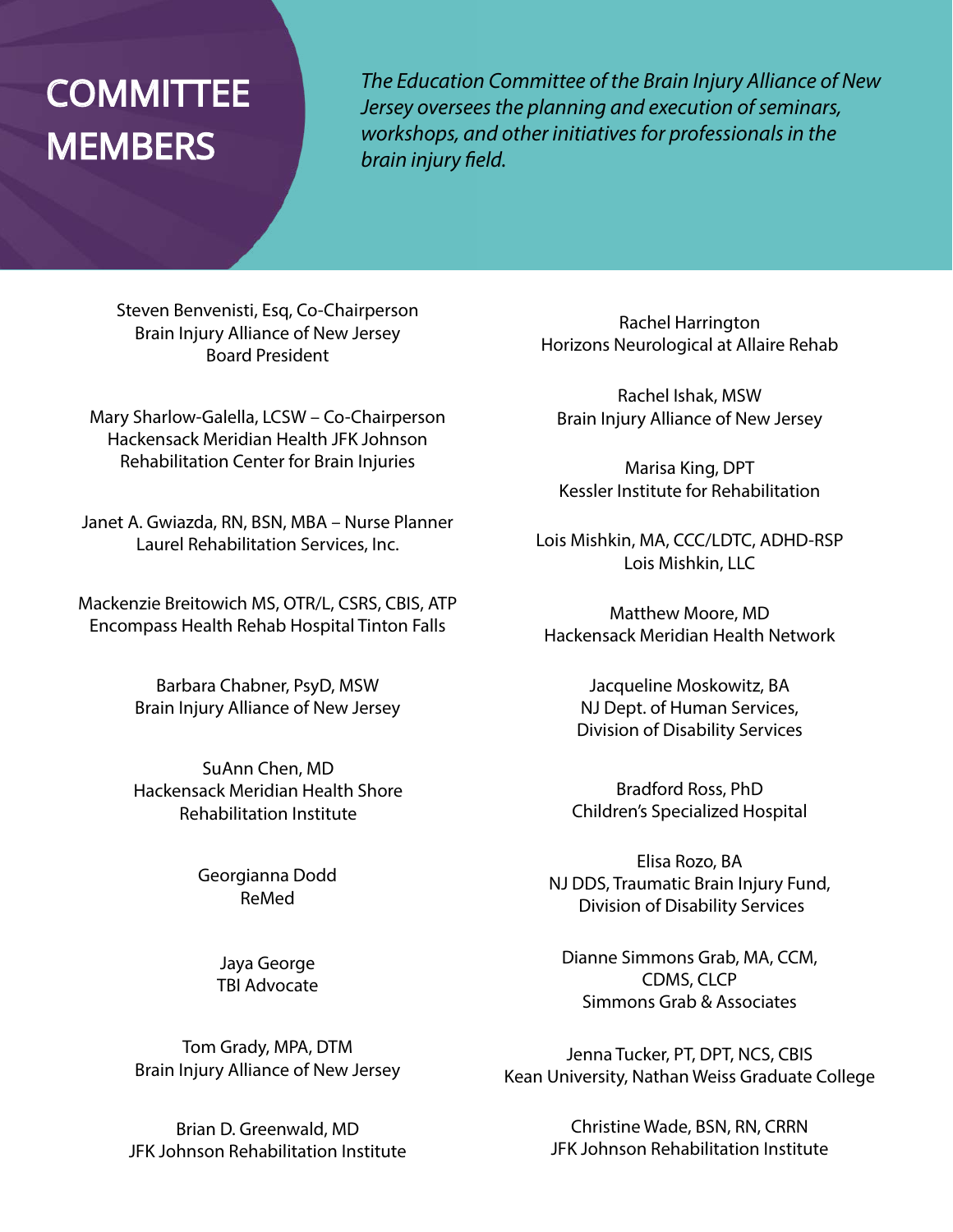*Corporate Circle offers the unique opportunity for businesses to partner with the Brain Injury Alliance of New Jersey in supporting individuals affected by brain injury.*

# **CORPORATE CIRCLE**



#### **PLATINUM**



### **DIAMOND**



**REHABILITATION SPECIALISTS** 

**GOLD**









### **SILVER**















### **BRONZE**

Community Skills Program Neurabilities St. Joseph's University Medical Center Personalized Support Services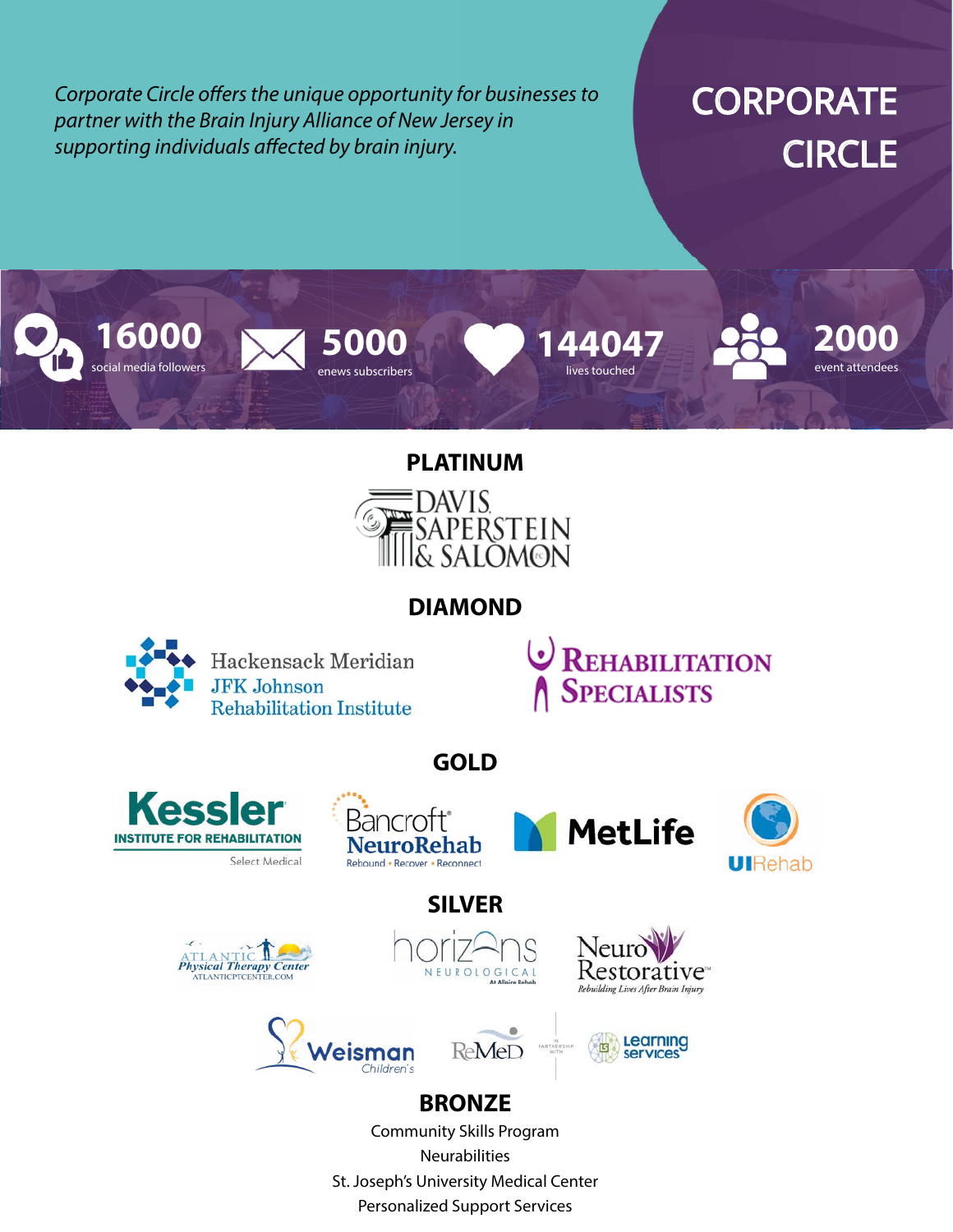# **REGISTRATION INFORMATION**

*This event is funded in part by the New Jersey Division of Disability Services, and the New Jersey Department of Children and Families.* 





**NEW JERSEY DEPARTMENT** OF CHILDREN AND FAMILIES

| <b>Type of Registration</b>       | <b>Dates of Registration</b>      | <b>BIANJ Member Fee</b> | <b>Non-member Fee</b> |
|-----------------------------------|-----------------------------------|-------------------------|-----------------------|
| <b>Early Bird</b>                 | March 1, 2022 -<br>April 15, 2022 | \$230                   | \$250                 |
| Regular                           | April 16, 2022-<br>May 9, 2022    | \$250                   | \$270                 |
| Day of/On site                    | May 10, 2022                      | \$270                   | \$290                 |
| Student                           | March 1, 2022 -<br>May 10, 2022   | \$60                    | \$60                  |
| Virtual via Zoom                  | March 1, 2022 -<br>May 6, 2022    | \$50                    | \$50                  |
| Independent Study                 | March 1, 2022 -<br>June 22, 2022  | \$50                    | \$50                  |
| CEU <sub>s</sub> /CE <sub>s</sub> |                                   | \$15                    | \$15                  |

#### *Accreditation Information*



Hackensack Meridian Health, JFK Johnson Rehabilitation Institute is approved by the American Psychological Association to sponsor continuing education for psychologists. Hackensack Meridian Health, JFK Johnson Rehabilitation Institute maintains responsibility for this program.



Hackensack Meridian Health. **JFK Johnson Rehabilitation APPROVED PROVIDER** Institute

Intermediate level, 0.5 ASHA CEUs

ASHA CE Provider approval and use of the Brand Block does not imply Endorsement of course content, specific products or clinical procedures.



Brain Injury Alliance of New Jersey is an AOTA Approved Provider of professional development. Course approval ID# 03294. This blended/hybrid format is offered at 5.0 CEUs, intermediate level in the category of Professional Issues. AOTA does not endorse specific course content, products or clinical procedures.

*\* Application has been made to the New Jersey State Board of PT Examiners.*

*The Brain Injury Alliance of New Jersey has submitted applications with several disciplines to offer attendees the opportunity to earn educational credits. The requirements to earn educational credits vary with each discipline. Please see the list below to determine your disciplines requirements for the type of presentation you attend.*

### EARNING **EDUCATION CREDITS**

| <b>Discipline</b>                                          | Requirements for Education Credit                                                                                                      | <b>Application Status</b> |
|------------------------------------------------------------|----------------------------------------------------------------------------------------------------------------------------------------|---------------------------|
| <b>AOTA</b><br>Live Event                                  | Submit completed evaluations for<br>keynote address, workshops attended<br>and overall evaluation.                                     | Approved for 5.0 CEUs     |
| <b>AOTA</b><br>Live Virtual Event and<br>Independent Study | Submit completed evaluations for<br>keynote address, workshops attended<br>and overall evaluation, score 80%+ on<br>required posttest. | Approved for 5.0 CEUs     |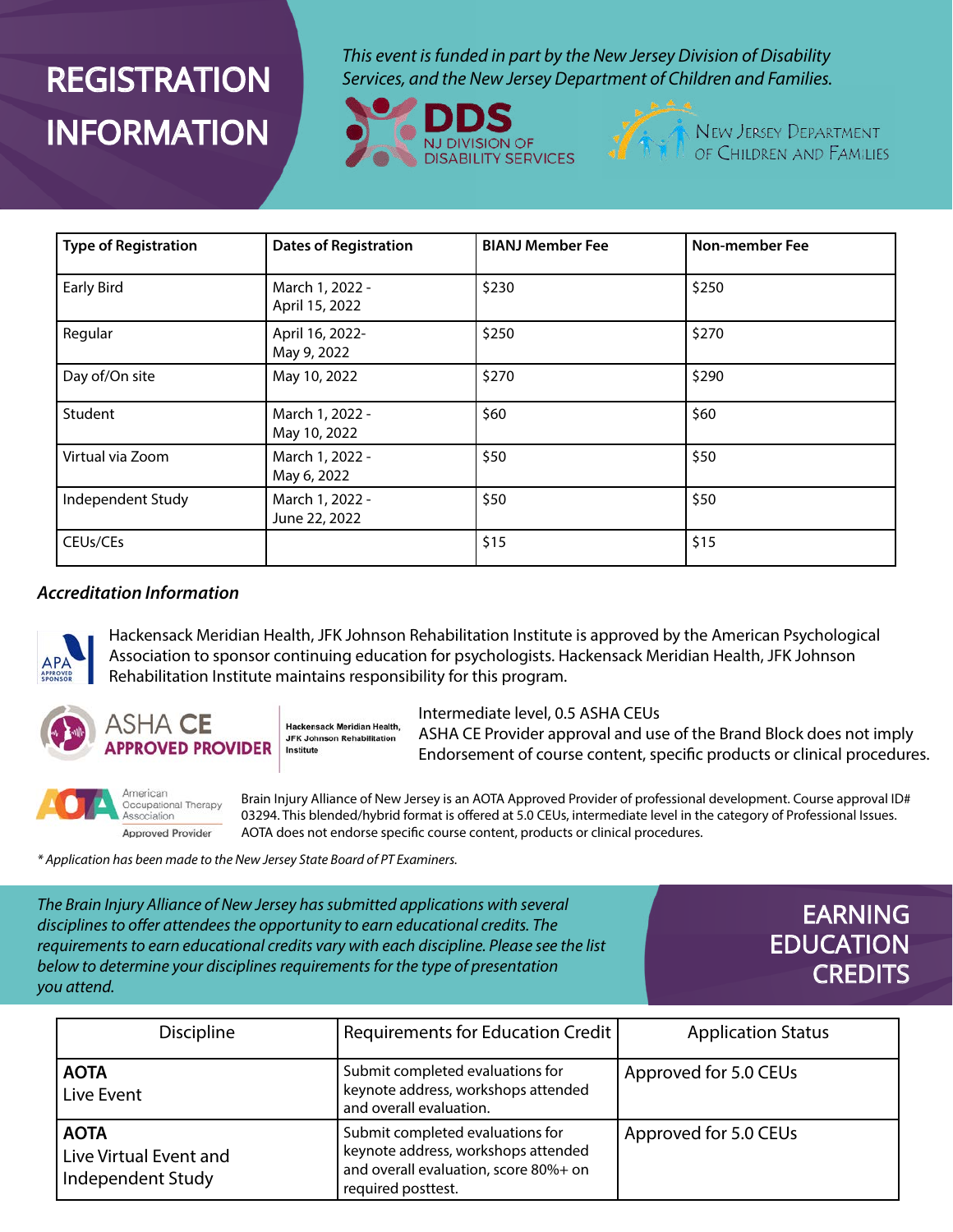| <b>APA</b><br>Live & Virtual Event                                 | Submit completed evaluations for<br>keynote address, workshops attended<br>and overall evaluation, send completed<br>Attendance Verification Form to<br>Kathleen.decamp@hmhn.org.                                                                                                                                                                                                                                                                                                                                   | Please see accreditation state-<br>ment on previous page. |
|--------------------------------------------------------------------|---------------------------------------------------------------------------------------------------------------------------------------------------------------------------------------------------------------------------------------------------------------------------------------------------------------------------------------------------------------------------------------------------------------------------------------------------------------------------------------------------------------------|-----------------------------------------------------------|
| <b>APA</b><br>Independent Study                                    | No educational credits are being offered.                                                                                                                                                                                                                                                                                                                                                                                                                                                                           | Not Applicable                                            |
| <b>ASHA</b><br>All presentation versions                           | Submit completed evaluations for<br>keynote address, workshops attended<br>and overall evaluation, send completed<br>ASHA CEU Participant Form and Atten-<br>dance Verification form to<br>Kathleen.decamp@hmhn.org.                                                                                                                                                                                                                                                                                                | Please see accreditation state-<br>ment on previous page. |
| <b>CBIS</b><br>All presentation versions                           | Submit completed evaluations for<br>keynote address, workshops attended<br>and overall evaluation.                                                                                                                                                                                                                                                                                                                                                                                                                  | Submit COA to CBIS for 5.0 CEs                            |
| <b>CCMC</b><br>All presentation versions                           | Submit completed evaluations for<br>keynote address, workshops attended<br>and overall evaluation.                                                                                                                                                                                                                                                                                                                                                                                                                  | <b>Pending CEs</b>                                        |
| <b>CDMS</b><br><b>Live and Virtual Events</b>                      | Submit completed evaluations for<br>keynote address, workshops attended<br>and overall evaluation.                                                                                                                                                                                                                                                                                                                                                                                                                  | <b>Pending CEs</b>                                        |
| <b>CDMS</b><br>Independent Study                                   | Submit completed evaluations for<br>keynote address, workshops attended<br>and overall evaluation. Score 80%+ on<br>the required posttest.                                                                                                                                                                                                                                                                                                                                                                          | <b>Pending CEs</b>                                        |
| <b>CLCP</b><br>All presentation versions                           | Submit completed evaluations for<br>keynote address, workshops attended<br>and overall evaluation.                                                                                                                                                                                                                                                                                                                                                                                                                  | Approved for 5.0 CEUs                                     |
| <b>CRCC</b><br>All presentation versions                           | Submit completed evaluations for<br>keynote address, workshops attended<br>and overall evaluation.                                                                                                                                                                                                                                                                                                                                                                                                                  | Upload COA to CRCC account for<br>5.0 CEs                 |
| <b>NASW-NJ</b><br><b>Live and Virtual Events</b>                   | Submit completed evaluations for<br>keynote address, workshops attended<br>and overall evaluation.                                                                                                                                                                                                                                                                                                                                                                                                                  | Approved for 5 CEs                                        |
| <b>NASW-NJ</b><br>Independent Study                                | Submit completed evaluations for<br>keynote address, workshops attended<br>and overall evaluation. Score 80%+ on<br>the required posttest.                                                                                                                                                                                                                                                                                                                                                                          | Approved for 5 CEs                                        |
| <b>NJSNA</b><br>All presentation versions                          | Submit completed evaluations for<br>keynote address, workshops attended<br>and overall evaluation. At the conclusion<br>of this seminar, nurses should be able to<br>identify at least three clinical innovations<br>or strategies from the following topics:<br>ethical and legal norms related to care<br>and treatment of patients with brain<br>injury; current treatment modalities and<br>their impact on patients with brain inju-<br>ry; and areas of ongoing research in the<br>treatment of brain injury. | Pending CEs                                               |
| <b>NJ State Board of PT Examiners</b><br>All presentation versions | Submit completed evaluations for<br>keynote address, workshops attended<br>and overall evaluation, send completed<br>Attendance Verification Form to Kath-<br>leen.decamp@hmhn.org.                                                                                                                                                                                                                                                                                                                                 | <b>Pending CEs</b>                                        |